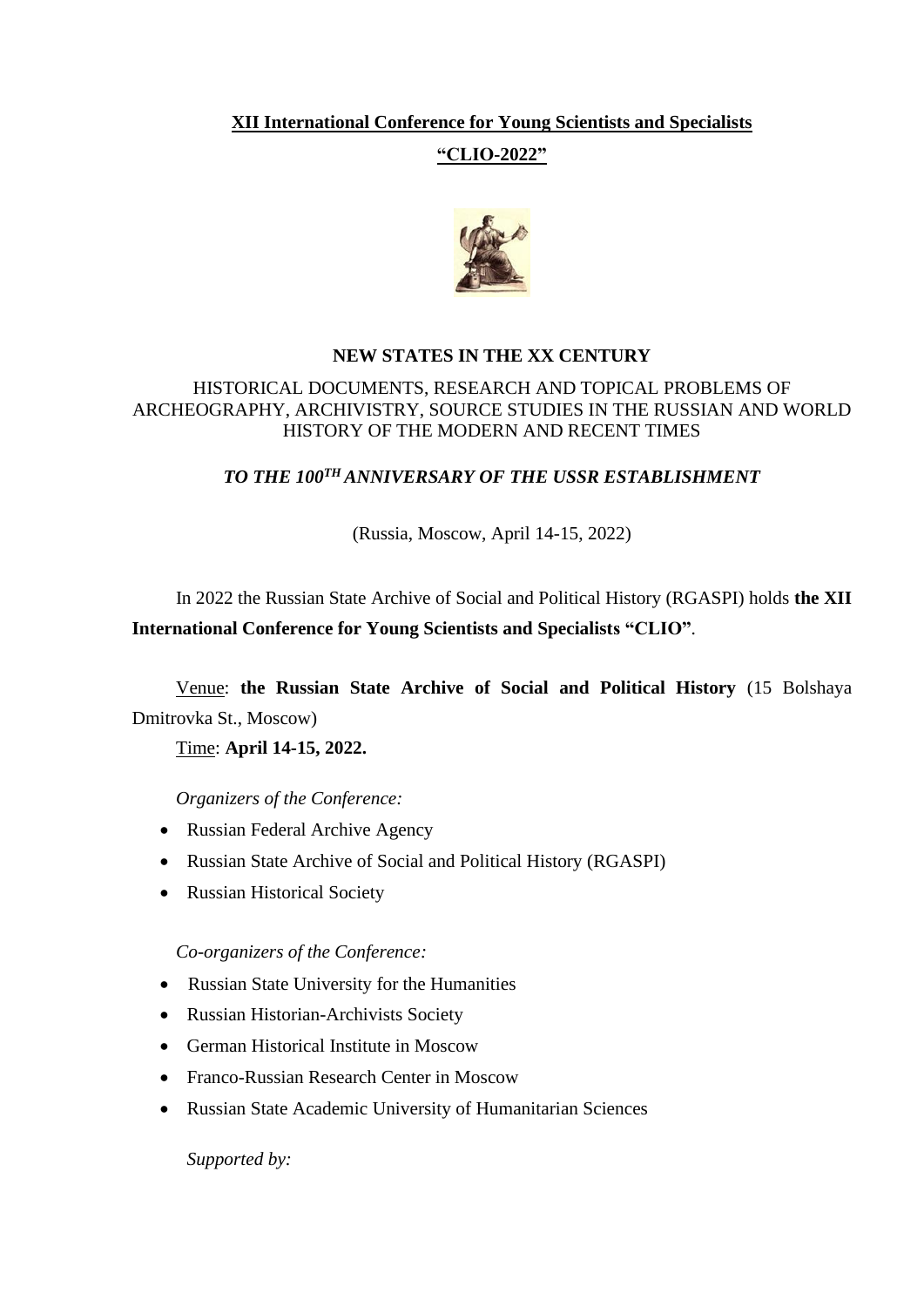• "History of Motherland" Fund

Languages of the Conference: Russian and English

The conference **"CLIO. Historical documents and topical problems of archeography, archivistry and source studies, the Russian and world history of the modern and recent times"** is an open platform for young scientists for discussing a wide range of topical scientific problems in the field of humanitarian and related disciplines.

Scientists from archives and research centers, graduate students, doctoral students, teachers and trainees of universities and academic institutions - historians, political scientists, cultural scientists, sociologists, philosophers, specialists in archeography and archival studies are invited to participate in the conference.

The Program Committee of the conference aims on preparation the conference program as the combination of problem-thematic, chronological, historical-anthropological approaches based on interdisciplinarity, in order to provide the most complete presentation of historical events and processes that are included in the problem-thematic blocks presented below and topical questions related to history leftist ideologies, movements and organizations.

\* \* \*

The year of  $2022$  marks the  $100<sup>th</sup>$  anniversary of the formation of the Union of Soviet Socialist Republics – one of the new states which played an important role in the world history of the XX century. In this regard, the history of the creation and development of states, which were established during the XX century, is a central topic of the conference. "New States" refers to a wide range of state entities:

- national states created after the continental empires collapse as a result of World War I;
- Eastern European states that entered the socialist path of development after World War II (Warsaw Pact countries);
- Eastern European countries of the post-socialist era, created upon the "velvet revolutions";
- former colonial states of Latin America. Asia and Africa that gained independence in the XX century;
- independent states created upon the USSR collapse;
- unrecognized states;
- interstate formations: unions, confederations, leagues, alliances, etc.

The chronological framework of the considered topics covers the entire XX century – from 1901 to 2000 inclusive.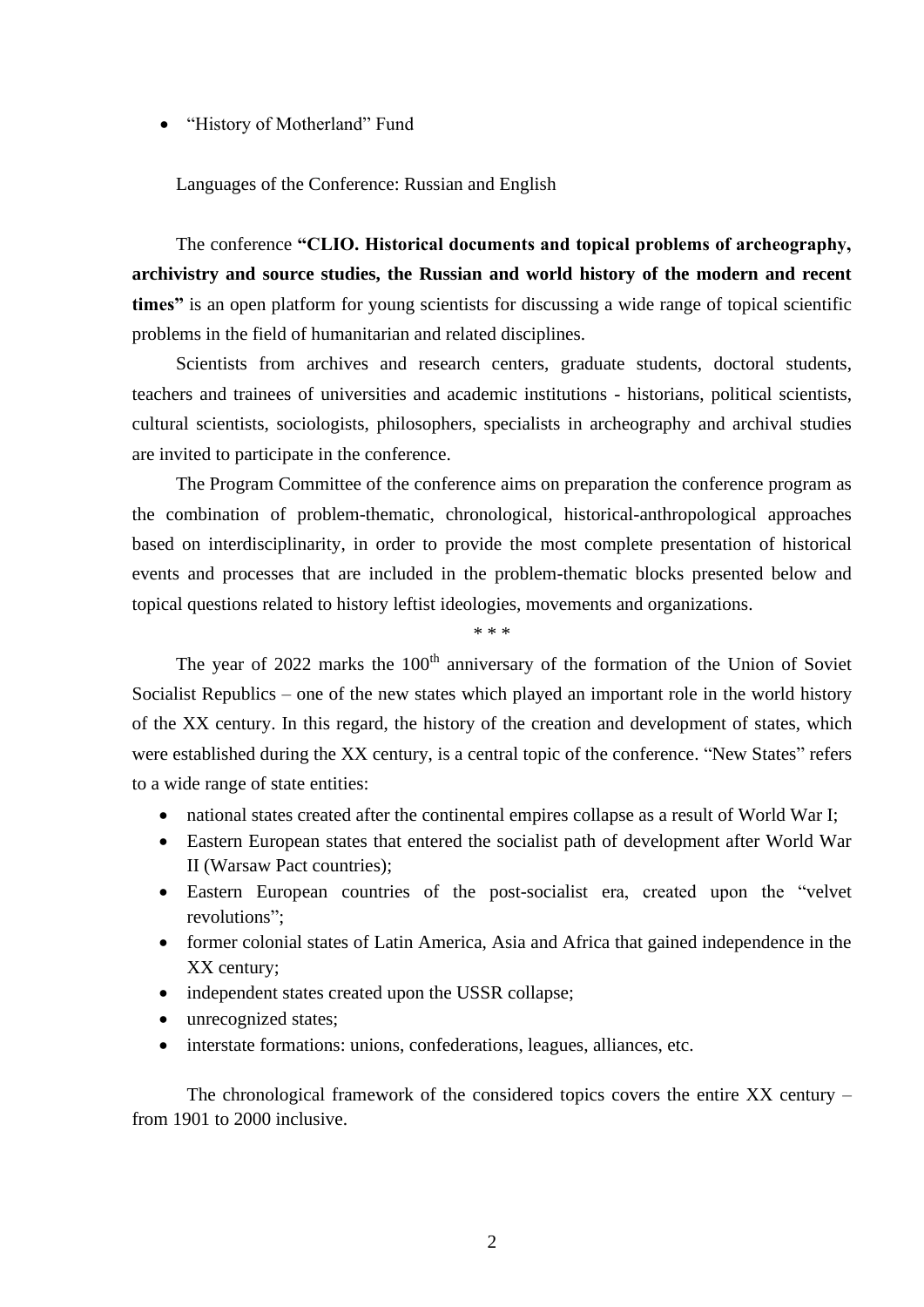During the conference the key attention will be paid to the history of the USSR formation and development: the circumstances of its establishment, theoretical and ideological foundations, national policy, peculiarities of public administration and administrative-territorial structure. An important aspect is the phenomenon of historical memory of states created in the XX century, stored in archives, memorials and media.

### **Topics for discussion:**

- historical experience of the formation of nation-states in the XX century: causes, circumstances, features of the state structure;
- the history of the creation of nation-states after the World War I;
- Eastern European states in the second half of the XX century: from the creation to the collapse of the "socialist camp";
- the history of colonial states' national liberation struggle for independence in the XX century;
- the history of independent states creation after 1991:
- the state, society and personality: the experience of confrontation/interaction in the context of the new states creation in the XX century;
- social, ethnic and confessional conflicts on the new states territory of the XX century;
- prerequisites for the USSR formation;
- Bolshevik leadership discussions on the principles of the future Union structure;
- circumstances of the new republics incorporation into the USSR in 1918- 1940;
- problems of the USSR administrative-territorial structure:
- development of the USSR national economy and inter-republican economic relations;
- Soviet national policy: ideological and theoretical foundations and mechanisms of implementation;
- the phenomenon of the party-state management system in the USSR: conditions of creation, features of its running, bottlenecks;
- reasons and prerequisites for the collapse of the USSR as a "multinational union state";
- archeography and archival studies. The history of the creation and development of new states in the XX century in new documents, scientific publications, Internet projects, etc.

A collection of conference papers is published by the opening of the conference. The volume of a message submitted for publication by a participant should not exceed 8000 characters (with spaces).

The costs of participation in the conference are covered by the sending organizations.

To participate in the conference, please submit an **application for participation** (Appendix 1) together with the abstracts of the paper by **March 8, 2022.**

Applications for participation shall be submitted via the e-mail [smus\\_rgaspi@mail.ru,](mailto:smus_rgaspi@mail.ru) with an entry in the "subject" field: surname, city of the sender and a note "CLIO-2022".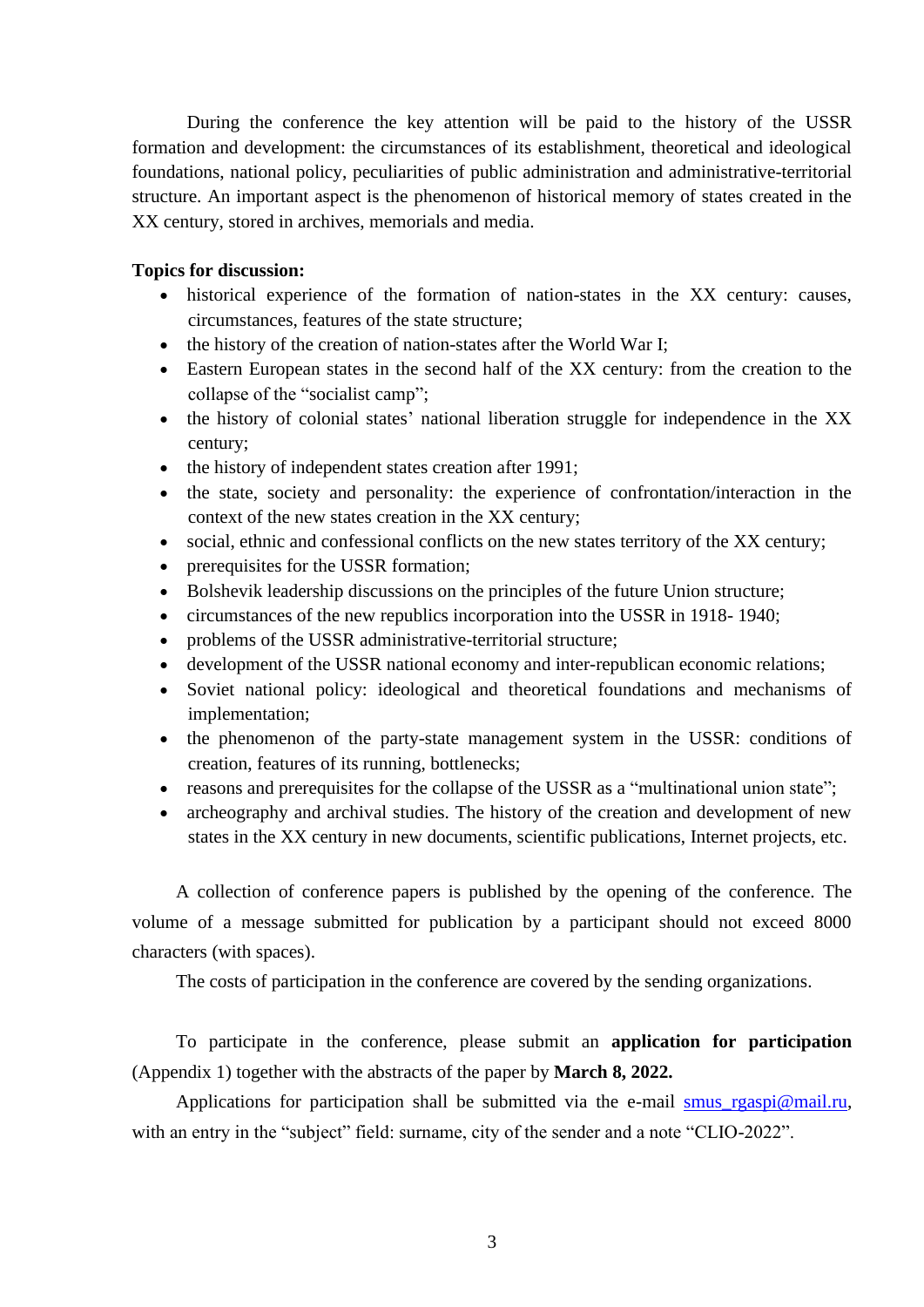The **participant's application** should be filled out in accordance with the attached form. *The abstract of the paper* should be attached to the application in a separate file.

Authors of applications selected by the Program Committee will be invited to participate in the Conference during March 2022 – their abstracts will be published in the conference proceedings.

#### **Formatting the text of the abstracts:**

Text in doc MS Word'03 format up to 8 000 characters with spaces, font – Times New Roman, size 14 (for footnotes/notes – 11), one-and-a-half spacing, margins: top – 2, left – 3, right – 1.5, bottom – 2. The indent of the first line – 1.25 is set automatically. In the case of a reference to a monograph or memoirs, the surname and initials of the author in the footnote are *in italics*.

The text must be literary edited and proofread (ready for publication). When formatting texts, please: do not type the title in Caps Lock mode, do not use MS Word styles, do not set indents with tabs or spaces, do not use special fonts.

Footnotes are interlinear, continuous numbering.

All participants will receive an individual **letter of invitation** (in electronic, if necessary – printed version) and a preliminary version of the **program** from the organizing committee by email (fax).

This information letter and up-to-date information about the conference will be published on the official website of RGASPI in the "News" section: [http://www.rgaspi.org](http://www.rgaspi.org/) and on the RGASPI page in the social network "Vkontakte":<http://vk.com/rgaspi>

For all organizational matters, please contact Alexander Lukashin, the Executive Secretary of the Organizing Committee, Candidate of Historical Sciences, by e-mail: [alexlukashin@mail.ru](mailto:alexlukashin@mail.ru) and by phone at the Russian State Archive of Social and Political History 8-(495)-694-48-48, mobile phone: 8-910-430-00-81.